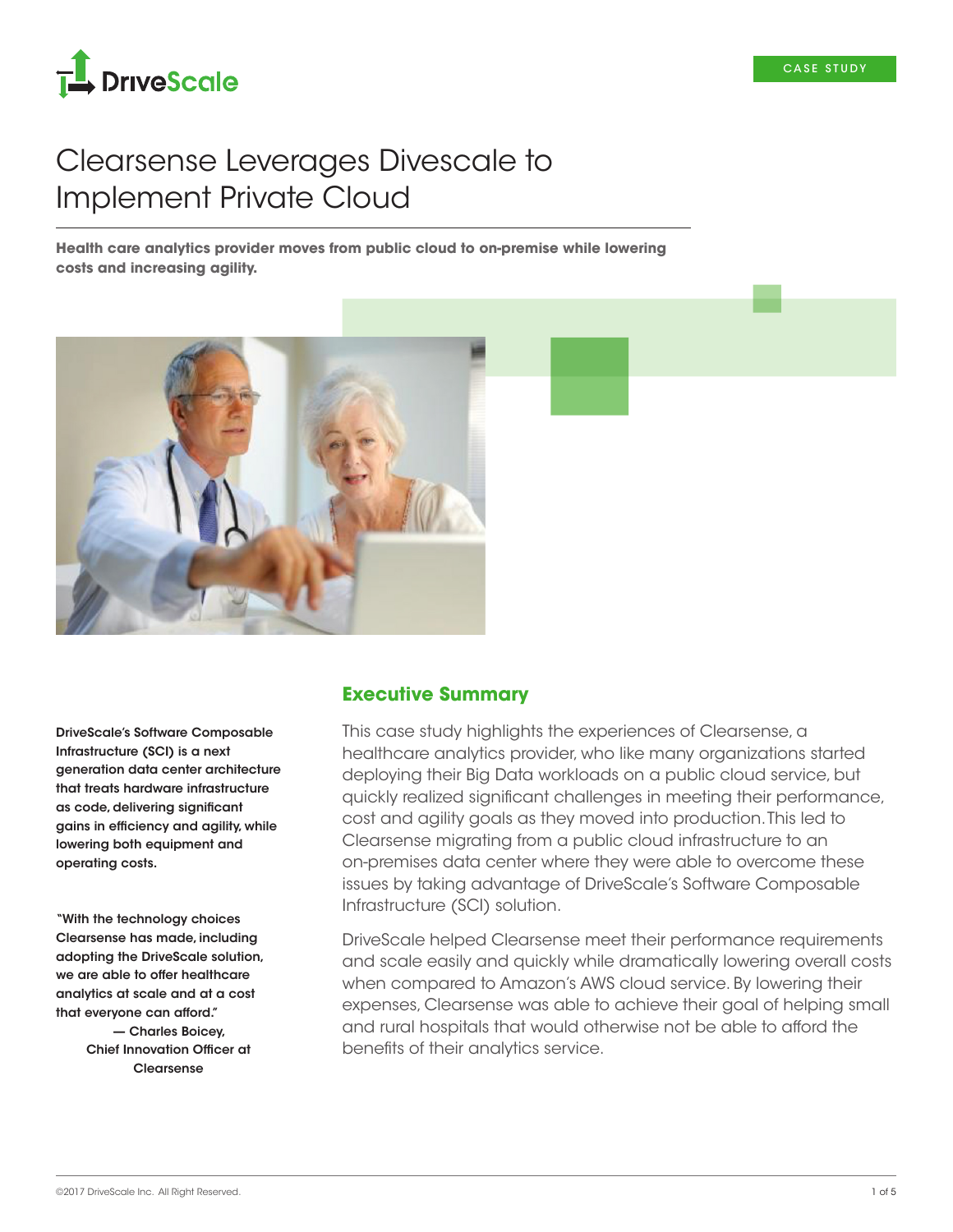

## **Customer Profile**



**Company: Clearsense** 

**Industry:** Information Technology and Services for Healthcare Organizations

Location: Jacksonville, Florida, USA

#### Website: <http://clearsense.com/>

Charles Boicey, Chief Innovation Officer at Clearsense, began his career as a trauma critical care nurse at the USC Medical Center in Los Angeles County. During his 12 years there, Charles and his colleagues were often frustrated to look back on a patient's treatment records and discover that some piece of data might have indicated a better course of care. In the more extreme cases, better data might have saved lives that were lost in the emergency room.

Boicey and his co-founders saw the need for a healthcare predictive analytics service, and started Clearsense to capture and analyze patient data in order to make better, faster clinical decisions. A top priority for Clearsense was to deliver this service at the lowest possible cost in order to make their analytics service affordable to any size healthcare organization – from 50-bed safety net hospitals to integrated delivery care networks spanning 50+ hospitals.

Clearsense's Inception solution is a secure healthcare data ecosystem that consumes data from an array of sources to provide a real-time, smart view of the healthcare environment. The Inception analytics service is used by healthcare organizations, insurance providers, and the academic community to help with critical decisions in the following areas:

- *Clinical Decisions* pulls in all relevant patient information in real-time for early detection of patient deterioration to reduce catastrophic consequences and optimize outcomes
- *Operational Decisions* identifies and eliminates variations in the care delivery process to find opportunities for improvement
- *Financial Decisions* tracks organizational KPIs related to financial goals

## **Challenges**

Clearsense initially hosted their Inception platform on Amazon Web Services' public cloud infrastructure, leveraging Amazon's EC2 virtualized cloud infrastructure so they could quickly scale as they brought more customers online.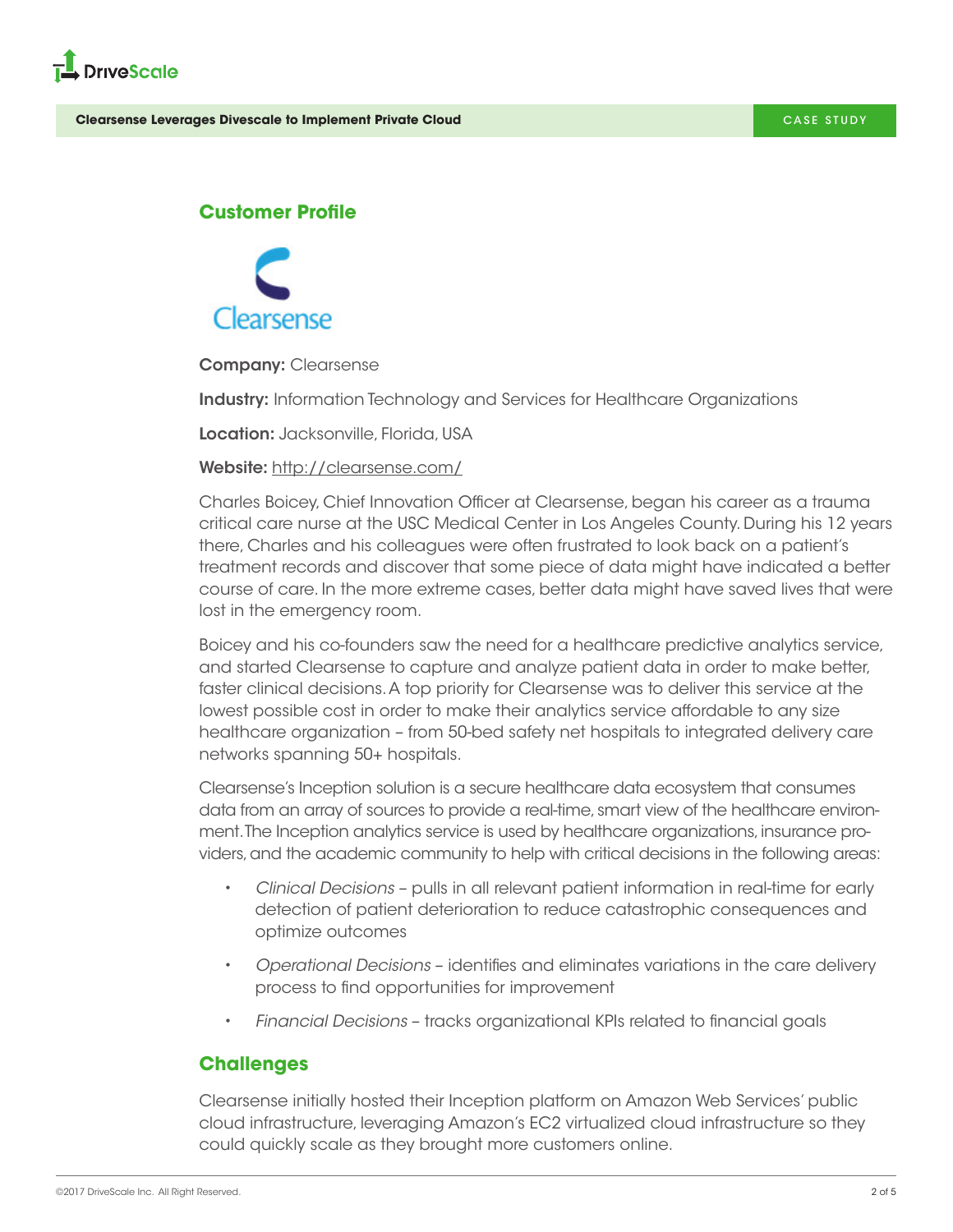

After hosting Inception on EC2 for about a year, Clearsense discovered that the performance of their Hadoop cluster was inconsistent, and they were suffering from the "noisy neighbor" effect. Noisy neighbor refers to a situation where one or more co-tenants of a public cloud computing infrastructure monopolize bandwidth, disk I/O, CPU or other resources, and negatively impact other users' performance on the shared infrastructure. Unfortunately, this is not an uncommon situation and is completely unpredictable.

To prevent the problem and ensure they met their performance goals, Clearsense started using Amazon's EC2 Dedicated Instances service, which provides host systems that are dedicated to a single customer and isolates them from the noisy neighbor issue. EC2 Dedicated Instances, however, is much more expensive than the multi-tenant EC2 service, and Clearsense realized they were effectively paying for the cost of their infrastructure several times a year.

Furthermore, by requiring dedicated servers to run their workloads, Clearsense was no longer able to take advantage of the flexibility and scalability of the standard EC2 service. Provisioning new hosts or making other changes to their infrastructure now took weeks, which not only caused delays, but also greatly complicated their capacity planning efforts. Upgrades had to be planned well in advance, and growth in workload use or storage requirements was difficult to forecast accurately.

## **Solution**

Due to the expensive and inelastic nature of their AWS public cloud infrastructure, Clearsense started to explore better options to serve their clients in a more efficient and cost-effective manner, and they decided to take a closer look at a solution from DriveScale.

DriveScale's Software Composable Infrastructure (SCI) is a next generation data center architecture that treats hardware infrastructure as code, delivering significant gains in efficiency and agility, while lowering both equipment and operating costs.

DriveScale supports modern workloads such as Hadoop, NoSQL databases, and other big data technologies, which are dynamic and unpredictable as data grows exponentially and enterprises find innovative ways to mine their information for business value. IT administrators often struggle to correctly size physical infrastructure for these dynamic applications, or to respond quickly to changing workloads that might be experiencing a spike in demand.

With DriveScale's SCI solution, Clearsense administrators were able to disaggregate the components of a typical physical server and deploy separate pools of compute and storage resources in their data center. In their case, Clearsense is using Dell disk-lite servers and JBODs (Just a Bunch of Drives), but DriveScale works with any industry standard server and storage (see Figure 1). Organizations with existing on-premises infrastructure don't have to replace their servers to take advantage of DriveScale's SCI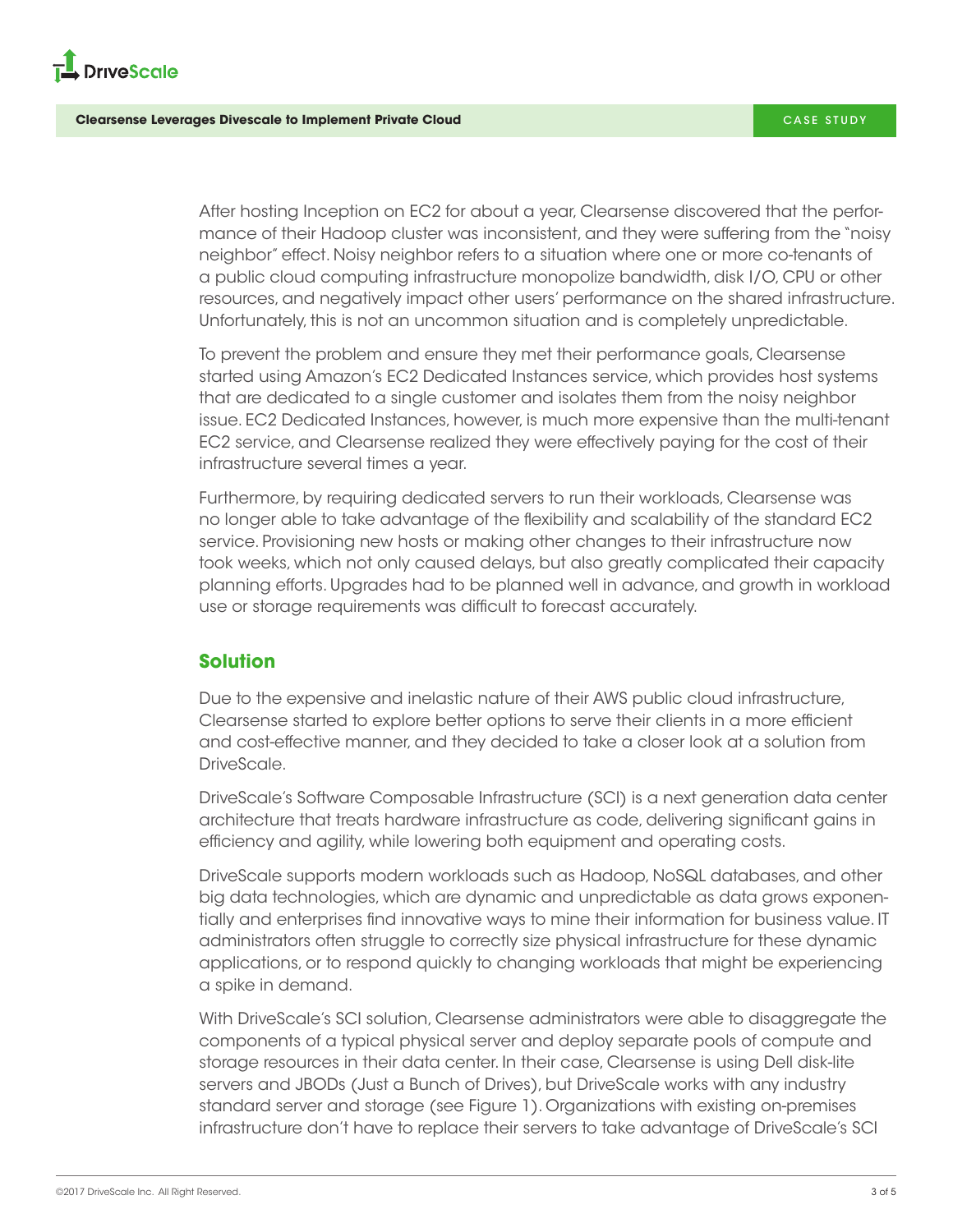

system. They would simply start deploying new racks using the SCI architecture, and replace existing equipment over time as part of a lifecycle refresh.

Using DriveScale, Clearsense administrators are able to combine and recombine compute and storage resources into *software-defined physical nodes and clusters* that are indistinguishable from standard servers to the software running on them. SCI allows them to attach any drive to any server, effectively "composing" servers and clusters that are optimized for the needs of a particular workload. Performance is equivalent to standard servers with internal drives.

If a workload needs additional compute or storage resources, it's as easy as a few keyboard clicks to add more to the cluster. Once a workload is complete, these resources can be returned to the pool for use by other applications. This composition and re-composition happens under software control, which is fast and doesn't require anyone to physically touch or re-configure any of the equipment. Resources are no longer trapped in separate silos.

With the ability to compose and modify servers and clusters on the fly under software control, Clearsense is able to maximize the utilization of their assets, respond quickly to changing application environments, and save on equipment and operating expenses.



*Figure 1: Illustration of DriveScale SCI architecture*